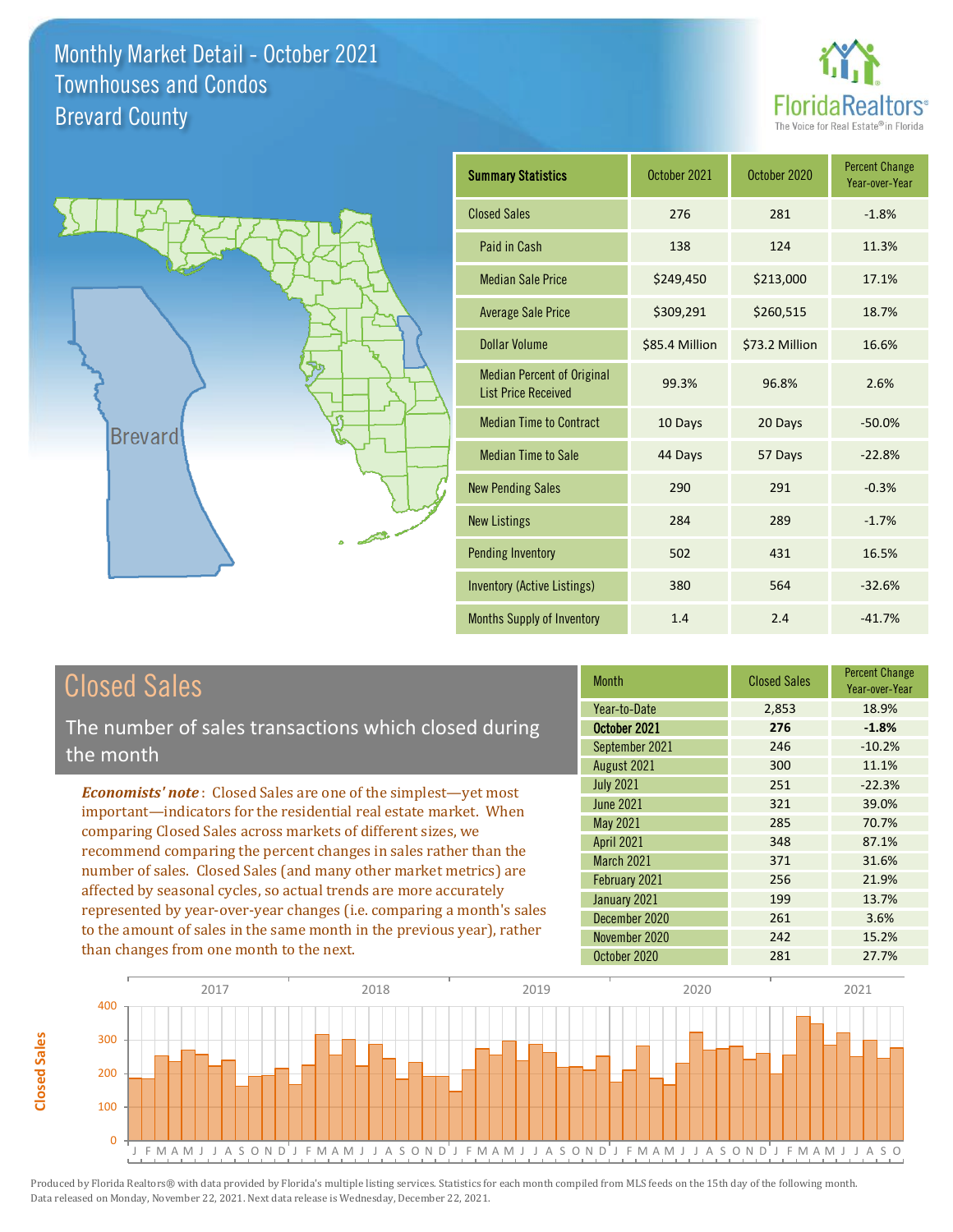this statistic should be interpreted with care.



104 16.9%

| Cash Sales                                                                     | <b>Month</b>      | <b>Cash Sales</b> | <b>Percent Change</b><br>Year-over-Year |
|--------------------------------------------------------------------------------|-------------------|-------------------|-----------------------------------------|
|                                                                                | Year-to-Date      | 1,395             | 30.4%                                   |
| The number of Closed Sales during the month in which                           | October 2021      | 138               | 11.3%                                   |
| buyers exclusively paid in cash                                                | September 2021    | 116               | $-1.7%$                                 |
|                                                                                | August 2021       | 136               | 21.4%                                   |
|                                                                                | <b>July 2021</b>  | 131               | $-10.9%$                                |
|                                                                                | June 2021         | 154               | 33.9%                                   |
| <b>Economists' note:</b> Cash Sales can be a useful indicator of the extent to | May 2021          | 143               | 93.2%                                   |
| which investors are participating in the market. Why? Investors are            | <b>April 2021</b> | 170               | 150.0%                                  |
| far more likely to have the funds to purchase a home available up front,       | <b>March 2021</b> | 183               | 35.6%                                   |
| whereas the typical homebuyer requires a mortgage or some other                | February 2021     | 133               | 49.4%                                   |
| form of financing. There are, of course, many possible exceptions, so          | January 2021      | 91                | 3.4%                                    |

December 2020

October 2020 124 19.2% J F M A M J J A S O N D J F M A M J J A S O N D J F M A M J J A S O N D J F M A M J J A S O N D J F M A M J J A S O 0 50 100 150 200 2017 2018 2019 2020 2021

## Cash Sales as a Percentage of Closed Sales

The percentage of Closed Sales during the month which were Cash Sales

*Economists' note* : This statistic is simply another way of viewing Cash Sales. The remaining percentages of Closed Sales (i.e. those not paid fully in cash) each month involved some sort of financing, such as mortgages, owner/seller financing, assumed loans, etc.

| <b>Month</b>      | <b>Percent of Closed</b><br>Sales Paid in Cash | <b>Percent Change</b><br>Year-over-Year |
|-------------------|------------------------------------------------|-----------------------------------------|
| Year-to-Date      | 48.9%                                          | 9.6%                                    |
| October 2021      | 50.0%                                          | 13.4%                                   |
| September 2021    | 47.2%                                          | 9.5%                                    |
| August 2021       | 45.3%                                          | 9.2%                                    |
| <b>July 2021</b>  | 52.2%                                          | 14.7%                                   |
| <b>June 2021</b>  | 48.0%                                          | $-3.6%$                                 |
| <b>May 2021</b>   | 50.2%                                          | 13.3%                                   |
| <b>April 2021</b> | 48.9%                                          | 33.6%                                   |
| March 2021        | 49.3%                                          | 2.9%                                    |
| February 2021     | 52.0%                                          | 22.6%                                   |
| January 2021      | 45.7%                                          | $-9.1%$                                 |
| December 2020     | 39.8%                                          | 12.7%                                   |
| November 2020     | 41.3%                                          | 7.0%                                    |
| October 2020      | 44.1%                                          | $-6.8%$                                 |

November 2020 100 100 23.5%



**Cash Sales**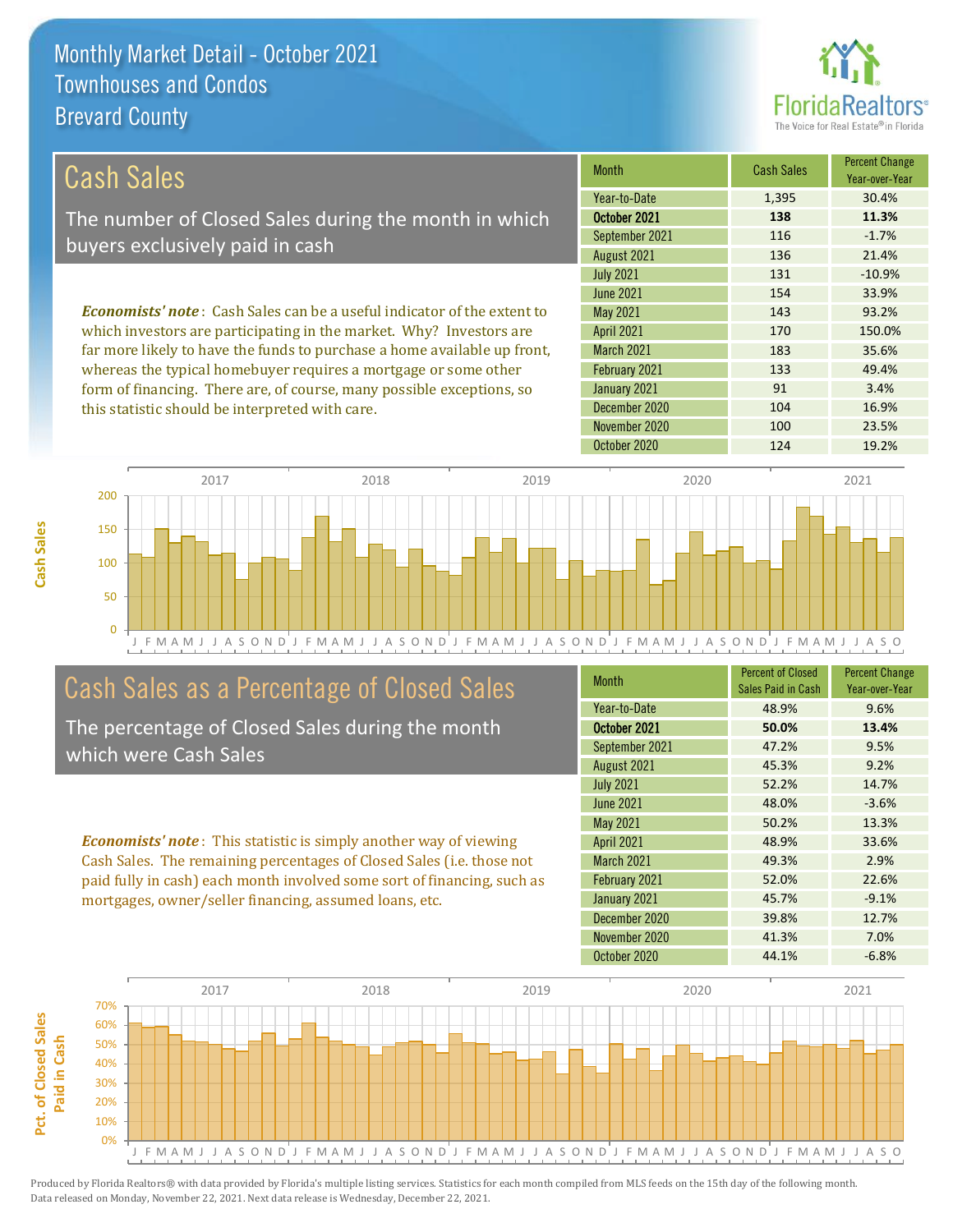

### Median Sale Price

The median sale price reported for the month (i.e. 50% of sales were above and 50% of sales were below)

*Economists' note* : Median Sale Price is our preferred summary statistic for price activity because, unlike Average Sale Price, Median Sale Price is not sensitive to high sale prices for small numbers of homes that may not be characteristic of the market area. Keep in mind that median price trends over time are not always solely caused by changes in the general value of local real estate. Median sale price only reflects the values of the homes that *sold* each month, and the mix of the types of homes that sell can change over time.

| <b>Month</b>     | <b>Median Sale Price</b> | <b>Percent Change</b><br>Year-over-Year |
|------------------|--------------------------|-----------------------------------------|
| Year-to-Date     | \$236,000                | 15.1%                                   |
| October 2021     | \$249,450                | 17.1%                                   |
| September 2021   | \$245,000                | 28.9%                                   |
| August 2021      | \$261,868                | 17.6%                                   |
| <b>July 2021</b> | \$235,000                | 9.3%                                    |
| <b>June 2021</b> | \$232,000                | 6.7%                                    |
| May 2021         | \$230,000                | 36.9%                                   |
| April 2021       | \$254,389                | 18.3%                                   |
| March 2021       | \$220,000                | 7.3%                                    |
| February 2021    | \$205,000                | $-2.7%$                                 |
| January 2021     | \$225,000                | 32.4%                                   |
| December 2020    | \$223,000                | 16.2%                                   |
| November 2020    | \$236,000                | 21.0%                                   |
| October 2020     | \$213,000                | 15.1%                                   |



### Average Sale Price

The average sale price reported for the month (i.e. total sales in dollars divided by the number of sales)

*Economists' note* : Usually, we prefer Median Sale Price over Average Sale Price as a summary statistic for home prices. However, Average Sale Price does have its uses—particularly when it is analyzed alongside the Median Sale Price. For one, the relative difference between the two statistics can provide some insight into the market for higher-end homes in an area.

| <b>Month</b>      | <b>Average Sale Price</b> | <b>Percent Change</b><br>Year-over-Year |
|-------------------|---------------------------|-----------------------------------------|
| Year-to-Date      | \$287,729                 | 16.3%                                   |
| October 2021      | \$309,291                 | 18.7%                                   |
| September 2021    | \$315,824                 | 37.7%                                   |
| August 2021       | \$311,423                 | 19.6%                                   |
| <b>July 2021</b>  | \$281,488                 | 7.1%                                    |
| <b>June 2021</b>  | \$289,044                 | 8.5%                                    |
| May 2021          | \$273,991                 | 33.9%                                   |
| <b>April 2021</b> | \$304,323                 | 29.7%                                   |
| March 2021        | \$268,124                 | 0.0%                                    |
| February 2021     | \$252,772                 | 2.7%                                    |
| January 2021      | \$265,307                 | 30.1%                                   |
| December 2020     | \$263,143                 | 11.6%                                   |
| November 2020     | \$292,248                 | 27.7%                                   |
| October 2020      | \$260,515                 | 21.3%                                   |



**Average Sale Price**

**Average Sale Price**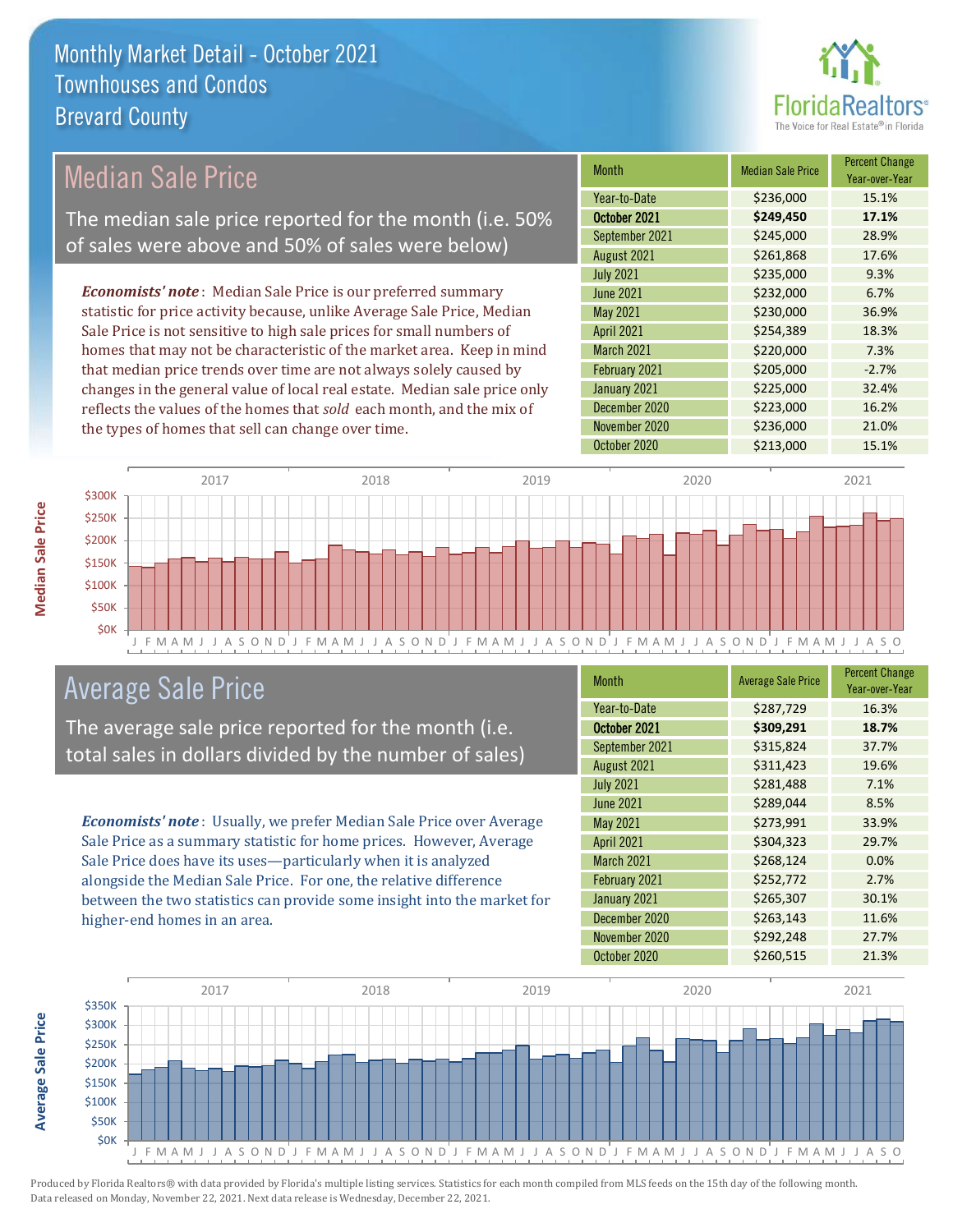

### ollar Volume

The sum of the sale prices for all sales which closed during the month

*Economists' note* : Dollar Volume is simply the sum of all sale prices in a given time period, and can quickly be calculated by multiplying Closed Sales by Average Sale Price. It is a strong indicator of the health of the real estate industry in a market, and is of particular interest to real estate professionals, investors, analysts, and government agencies. Potential home sellers and home buyers, on the other hand, will likely be better served by paying attention to trends in the two components of Dollar Volume (i.e. sales and prices) individually.

| <b>Month</b>      | <b>Dollar Volume</b> | <b>Percent Change</b><br>Year-over-Year |
|-------------------|----------------------|-----------------------------------------|
| Year-to-Date      | \$820.9 Million      | 38.3%                                   |
| October 2021      | \$85.4 Million       | 16.6%                                   |
| September 2021    | \$77.7 Million       | 23.6%                                   |
| August 2021       | \$93.4 Million       | 32.9%                                   |
| <b>July 2021</b>  | \$70.7 Million       | $-16.8%$                                |
| <b>June 2021</b>  | \$92.8 Million       | 50.7%                                   |
| May 2021          | \$78.1 Million       | 128.5%                                  |
| <b>April 2021</b> | \$105.9 Million      | 142.6%                                  |
| March 2021        | \$99.5 Million       | 31.6%                                   |
| February 2021     | \$64.7 Million       | 25.2%                                   |
| January 2021      | \$52.8 Million       | 48.0%                                   |
| December 2020     | \$68.7 Million       | 15.6%                                   |
| November 2020     | \$70.7 Million       | 47.2%                                   |
| October 2020      | \$73.2 Million       | 54.9%                                   |



# Median Percent of Original List Price Received

The median of the sale price (as a percentage of the original list price) across all properties selling during the month

*Economists' note* : The Median Percent of Original List Price Received is useful as an indicator of market recovery, since it typically rises as buyers realize that the market may be moving away from them and they need to match the selling price (or better it) in order to get a contract on the house. This is usually the last measure to indicate a market has shifted from down to up, so it is what we would call a *lagging* indicator.

| <b>Month</b>      | Med. Pct. of Orig.<br><b>List Price Received</b> | <b>Percent Change</b><br>Year-over-Year |
|-------------------|--------------------------------------------------|-----------------------------------------|
| Year-to-Date      | 98.5%                                            | 2.5%                                    |
| October 2021      | 99.3%                                            | 2.6%                                    |
| September 2021    | 98.9%                                            | 2.5%                                    |
| August 2021       | 100.0%                                           | 4.5%                                    |
| <b>July 2021</b>  | 100.0%                                           | 4.1%                                    |
| <b>June 2021</b>  | 100.0%                                           | 4.5%                                    |
| May 2021          | 99.0%                                            | 3.4%                                    |
| <b>April 2021</b> | 98.5%                                            | 2.7%                                    |
| March 2021        | 97.7%                                            | 1.8%                                    |
| February 2021     | 96.0%                                            | $-0.3%$                                 |
| January 2021      | 97.2%                                            | 1.6%                                    |
| December 2020     | 96.4%                                            | 0.3%                                    |
| November 2020     | 97.0%                                            | 2.1%                                    |
| October 2020      | 96.8%                                            | 1.4%                                    |



Produced by Florida Realtors® with data provided by Florida's multiple listing services. Statistics for each month compiled from MLS feeds on the 15th day of the following month. Data released on Monday, November 22, 2021. Next data release is Wednesday, December 22, 2021.

**Med. Pct. of Orig.** 

Med. Pct. of Orig.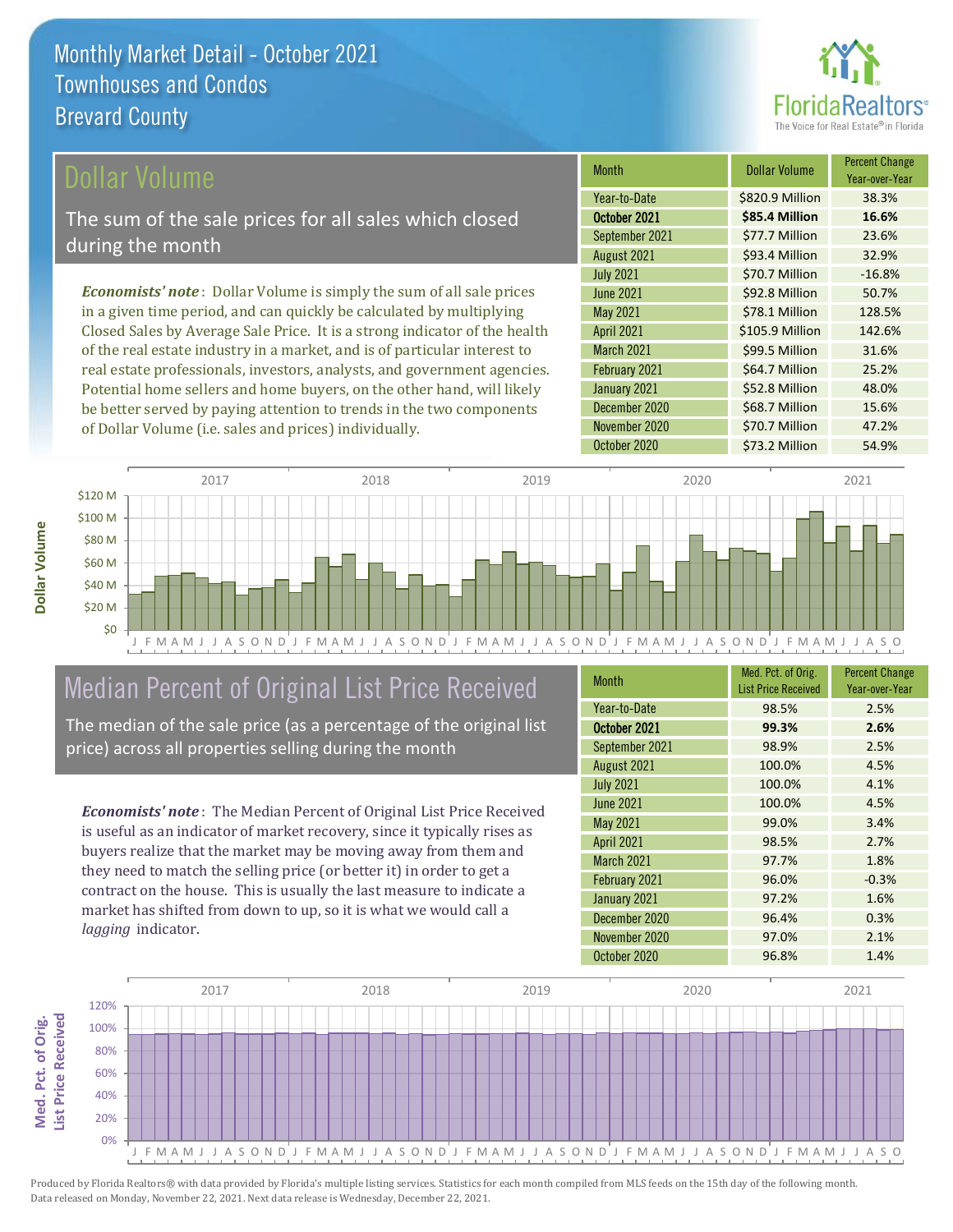

## Median Time to Contract

The median number of days between the listing date and contract date for all Closed Sales during the month

*Economists' note* : Like Time to Sale, Time to Contract is a measure of the length of the home selling process calculated for sales which closed during the month. The difference is that Time to Contract measures the number of days between the initial listing of a property and the signing of the contract which eventually led to the closing of the sale. When the gap between Median Time to Contract and Median Time to Sale grows, it is usually a sign of longer closing times and/or declining numbers of cash sales.

| Month             | Median Time to<br>Contract | <b>Percent Change</b><br>Year-over-Year |
|-------------------|----------------------------|-----------------------------------------|
| Year-to-Date      | 13 Days                    | $-58.1%$                                |
| October 2021      | 10 Days                    | $-50.0%$                                |
| September 2021    | 12 Days                    | $-57.1%$                                |
| August 2021       | 15 Days                    | $-46.4%$                                |
| <b>July 2021</b>  | 8 Days                     | $-82.6%$                                |
| <b>June 2021</b>  | 8 Days                     | $-81.4%$                                |
| <b>May 2021</b>   | 11 Days                    | $-70.3%$                                |
| <b>April 2021</b> | 12 Days                    | $-53.8%$                                |
| March 2021        | 15 Days                    | $-50.0%$                                |
| February 2021     | 23 Days                    | $-53.1%$                                |
| January 2021      | 25 Days                    | $-32.4%$                                |
| December 2020     | 25 Days                    | $-24.2%$                                |
| November 2020     | 21 Days                    | $-44.7%$                                |
| October 2020      | 20 Days                    | $-57.4%$                                |



### Median Time to Sale

**Median Time to Contract**

**Median Time to** 

The median number of days between the listing date and closing date for all Closed Sales during the month

*Economists' note* : Time to Sale is a measure of the length of the home selling process, calculated as the number of days between the initial listing of a property and the closing of the sale. *Median* Time to Sale is the amount of time the "middle" property selling this month was on the market. That is, 50% of homes selling this month took *less* time to sell, and 50% of homes took *more* time to sell. Median Time to Sale gives a more accurate picture than Average Time to Sale, which can be skewed upward by small numbers of properties taking an abnormally long time to sell.

| <b>Month</b>      | <b>Median Time to Sale</b> | <b>Percent Change</b><br>Year-over-Year |
|-------------------|----------------------------|-----------------------------------------|
| Year-to-Date      | 51 Days                    | $-29.2%$                                |
| October 2021      | 44 Days                    | $-22.8%$                                |
| September 2021    | 48 Days                    | $-25.0%$                                |
| August 2021       | 53 Days                    | $-25.4%$                                |
| <b>July 2021</b>  | 44 Days                    | $-48.2%$                                |
| June 2021         | 45 Days                    | $-46.4%$                                |
| <b>May 2021</b>   | 48 Days                    | $-28.4%$                                |
| <b>April 2021</b> | 52 Days                    | $-27.8%$                                |
| March 2021        | 53 Days                    | $-23.2%$                                |
| February 2021     | 64 Days                    | $-27.3%$                                |
| January 2021      | 66 Days                    | $-12.0%$                                |
| December 2020     | 63 Days                    | $-19.2%$                                |
| November 2020     | 64 Days                    | $-20.0%$                                |
| October 2020      | 57 Days                    | $-31.3%$                                |

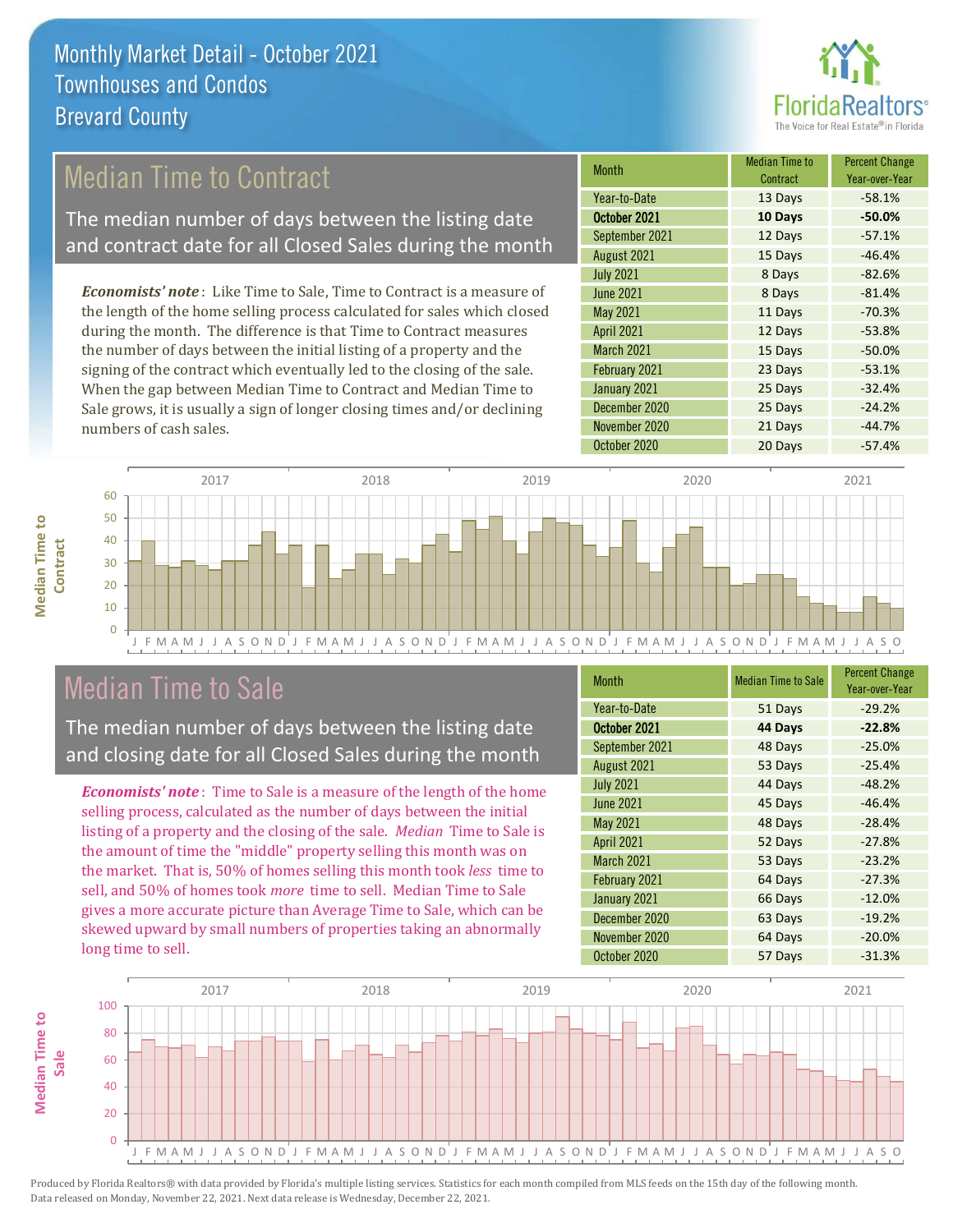

| New Pending Sales                                                              | <b>Month</b>      | <b>New Pending Sales</b> | <b>Percent Change</b><br>Year-over-Year |
|--------------------------------------------------------------------------------|-------------------|--------------------------|-----------------------------------------|
|                                                                                | Year-to-Date      | 3,146                    | 15.1%                                   |
| The number of listed properties that went under                                | October 2021      | 290                      | $-0.3%$                                 |
| contract during the month                                                      | September 2021    | 268                      | 5.1%                                    |
|                                                                                | August 2021       | 299                      | $-10.7%$                                |
|                                                                                | <b>July 2021</b>  | 260                      | $-16.1%$                                |
| <b>Economists' note</b> : Because of the typical length of time it takes for a | June 2021         | 275                      | $-16.4%$                                |
| sale to close, economists consider Pending Sales to be a decent                | May 2021          | 342                      | 27.6%                                   |
| indicator of potential future Closed Sales. It is important to bear in         | <b>April 2021</b> | 308                      | 93.7%                                   |
| mind, however, that not all Pending Sales will be closed successfully.         | <b>March 2021</b> | 414                      | 97.1%                                   |
| So, the effectiveness of Pending Sales as a future indicator of Closed         | February 2021     | 349                      | 22.0%                                   |
| Sales is susceptible to changes in market conditions such as the               | January 2021      | 341                      | 17.6%                                   |
| availability of financing for homebuyers and the inventory of                  | December 2020     | 233                      | 33.9%                                   |



# New Listings

distressed properties for sale.

The number of properties put onto the market during the month

*Economists' note* : New Listings tend to rise in delayed response to increasing prices, so they are often seen as a lagging indicator of market health. As prices rise, potential sellers raise their estimations of value—and in the most recent cycle, rising prices have freed up many potential sellers who were previously underwater on their mortgages. Note that in our calculations, we take care to not include properties that were recently taken off the market and quickly relisted, since these are not really *new* listings.

| <b>Month</b>      | <b>New Listings</b> | <b>Percent Change</b><br>Year-over-Year |
|-------------------|---------------------|-----------------------------------------|
| Year-to-Date      | 3,113               | 9.0%                                    |
| October 2021      | 284                 | $-1.7%$                                 |
| September 2021    | 261                 | 3.2%                                    |
| August 2021       | 317                 | $-2.8%$                                 |
| <b>July 2021</b>  | 348                 | 21.7%                                   |
| <b>June 2021</b>  | 347                 | 34.5%                                   |
| May 2021          | 281                 | $-7.0%$                                 |
| <b>April 2021</b> | 317                 | 56.2%                                   |
| <b>March 2021</b> | 340                 | 14.1%                                   |
| February 2021     | 310                 | 6.2%                                    |
| January 2021      | 308                 | $-11.7%$                                |
| December 2020     | 226                 | $-1.7%$                                 |
| November 2020     | 292                 | 3.9%                                    |
| October 2020      | 289                 | $-10.8%$                                |

November 2020 245 -1.2% October 2020 291 291 9.0%



Produced by Florida Realtors® with data provided by Florida's multiple listing services. Statistics for each month compiled from MLS feeds on the 15th day of the following month. Data released on Monday, November 22, 2021. Next data release is Wednesday, December 22, 2021.

**New Listings**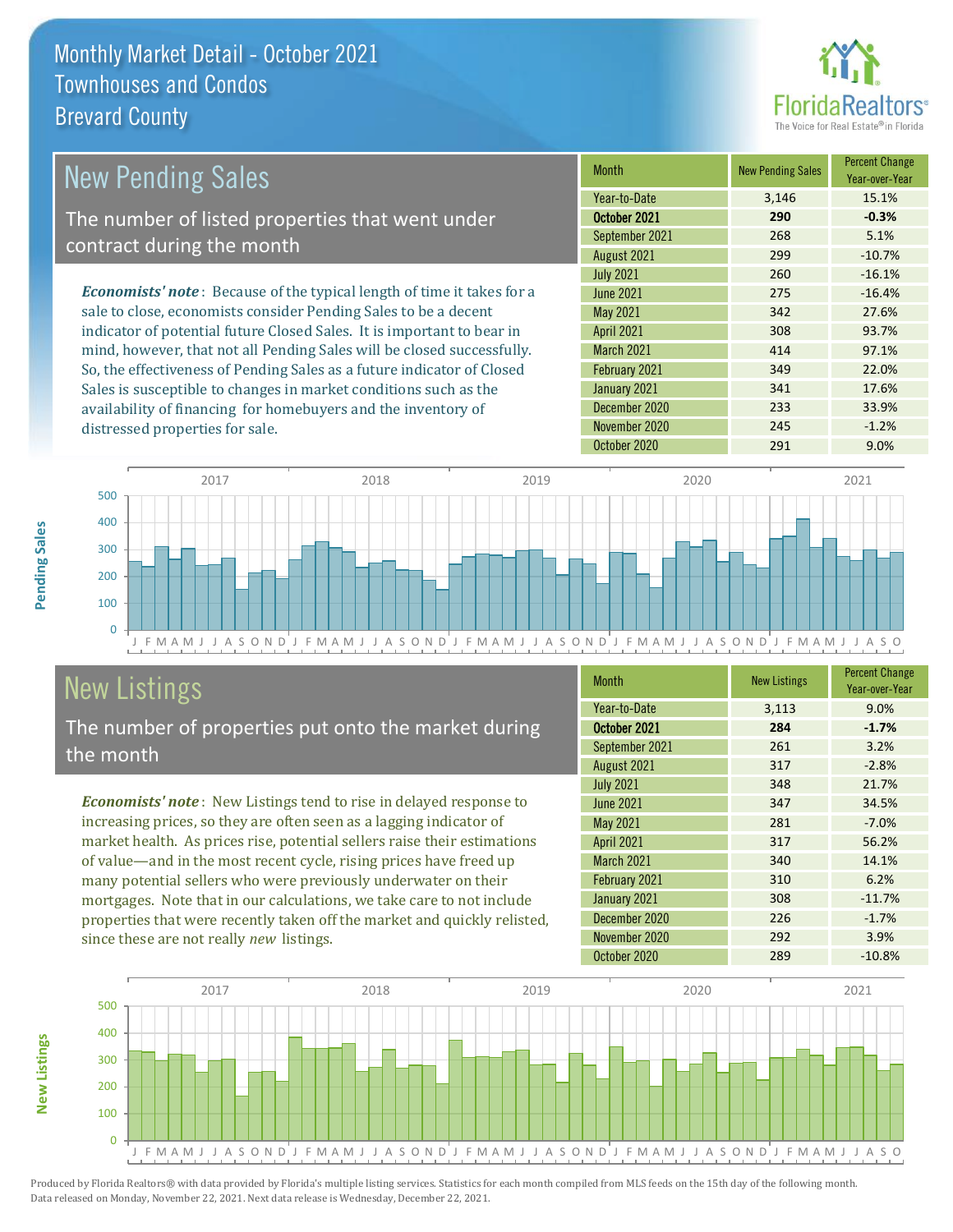

# *Economists' note* : There are a number of ways to define and calculate Inventory. Our method is to simply count the number of active listings Inventory (Active Listings) The number of property listings active at the end of the month

on the last day of the month, and hold this number to compare with the same month the following year. Inventory rises when New Listings are outpacing the number of listings that go off-market (regardless of whether they actually sell). Likewise, it falls when New Listings aren't keeping up with the rate at which homes are going off-market.

| Month                    | Inventory | <b>Percent Change</b><br>Year-over-Year |
|--------------------------|-----------|-----------------------------------------|
| <b>YTD (Monthly Avg)</b> | 377       | $-47.8%$                                |
| October 2021             | 380       | $-32.6%$                                |
| September 2021           | 392       | $-32.9%$                                |
| August 2021              | 398       | $-36.2%$                                |
| <b>July 2021</b>         | 403       | $-38.4%$                                |
| <b>June 2021</b>         | 337       | $-51.1%$                                |
| May 2021                 | 272       | $-66.0%$                                |
| April 2021               | 317       | $-61.7%$                                |
| <b>March 2021</b>        | 339       | $-60.2%$                                |
| February 2021            | 440       | $-45.7%$                                |
| January 2021             | 493       | $-40.2%$                                |
| December 2020            | 552       | $-28.0%$                                |
| November 2020            | 588       | $-26.9%$                                |
| October 2020             | 564       | $-30.1%$                                |



# Months Supply of Inventory

An estimate of the number of months it will take to deplete the current Inventory given recent sales rates

*Economists' note* : MSI is a useful indicator of market conditions. The benchmark for a balanced market (favoring neither buyer nor seller) is 5.5 months of inventory. Anything higher is traditionally a buyers' market, and anything lower is a sellers' market. There is no single accepted way of calculating MSI. A common method is to divide current Inventory by the most recent month's Closed Sales count, but this count is a usually poor predictor of future Closed Sales due to seasonal cycles. To eliminate seasonal effects, we use the 12-month average of monthly Closed Sales instead.

| <b>Month</b>             | <b>Months Supply</b> | <b>Percent Change</b><br>Year-over-Year |
|--------------------------|----------------------|-----------------------------------------|
| <b>YTD (Monthly Avg)</b> | 1.4                  | $-54.8%$                                |
| October 2021             | 1.4                  | $-41.7%$                                |
| September 2021           | 1.4                  | $-44.0%$                                |
| August 2021              | 1.4                  | $-48.1%$                                |
| <b>July 2021</b>         | 1.4                  | $-51.7%$                                |
| <b>June 2021</b>         | 1.2                  | $-61.3%$                                |
| May 2021                 | 1.0                  | $-71.4%$                                |
| <b>April 2021</b>        | 1.2                  | $-65.7%$                                |
| <b>March 2021</b>        | 1.3                  | $-62.9%$                                |
| February 2021            | 1.8                  | $-45.5%$                                |
| January 2021             | 2.0                  | $-41.2%$                                |
| December 2020            | 2.3                  | $-28.1%$                                |
| November 2020            | 2.4                  | $-29.4%$                                |
| October 2020             | 2.4                  | $-31.4%$                                |

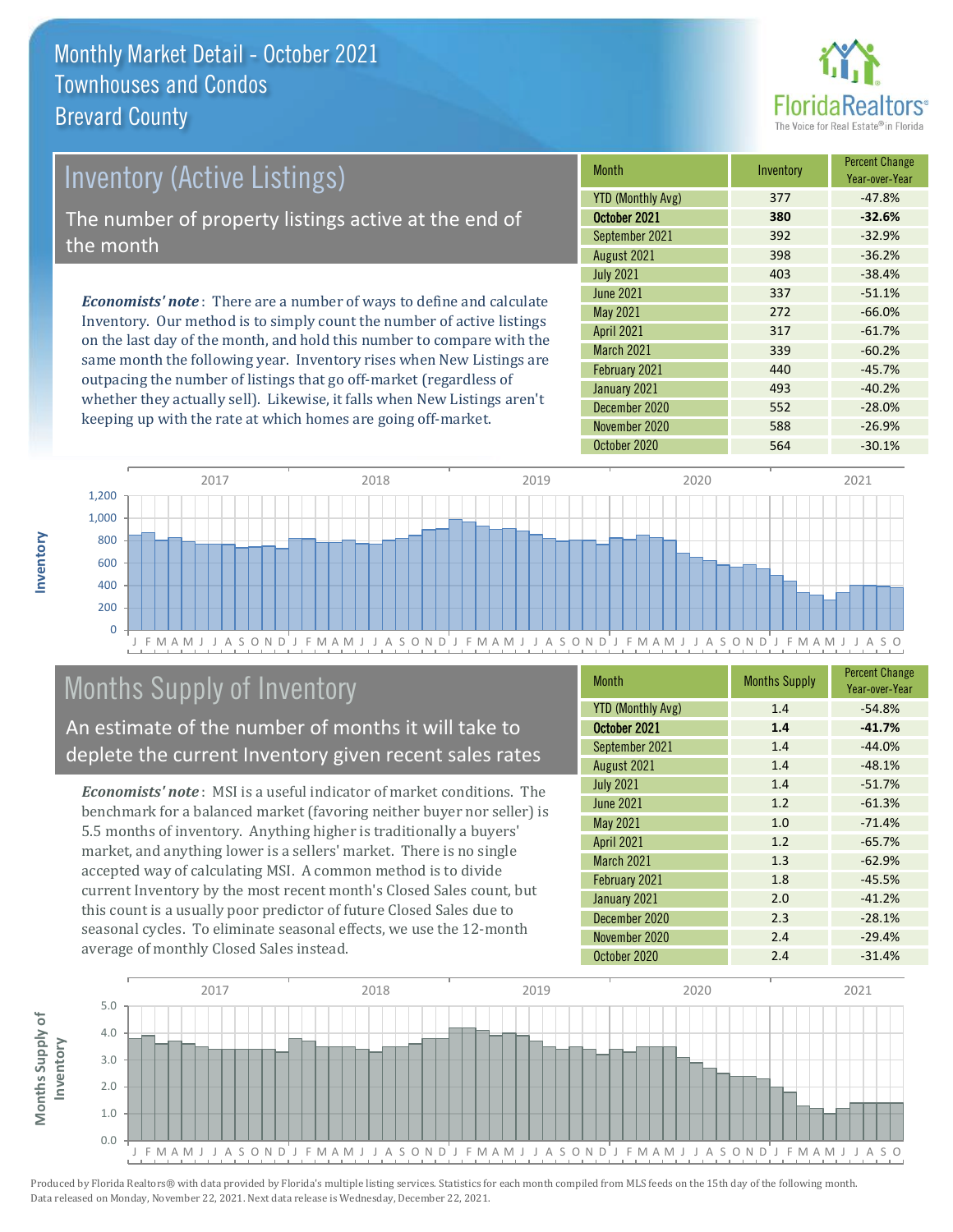

#### *Economists' note:* Closed Sales are one of the simplest—yet most important—indicators for the residential real estate market. When comparing Closed Sales across markets of different sizes, we recommend comparing the percent changes in sales rather than the number of sales. Closed Sales (and many other market metrics) are Closed Sales by Sale Price The number of sales transactions which closed during the month

affected by seasonal cycles, so actual trends are more accurately represented by year-over-year changes (i.e. comparing a month's sales to the amount of sales in the same month in the previous year), rather than changes from one month to the next.

| <b>Sale Price</b>     | <b>Closed Sales</b> | <b>Percent Change</b><br>Year-over-Year |
|-----------------------|---------------------|-----------------------------------------|
| Less than \$50,000    | $\Omega$            | $-100.0%$                               |
| \$50,000 - \$99,999   | 20                  | $-28.6%$                                |
| $$100,000 - $149,999$ | 27                  | $-42.6%$                                |
| \$150,000 - \$199,999 | 41                  | $-25.5%$                                |
| \$200,000 - \$249,999 | 50                  | 56.3%                                   |
| \$250,000 - \$299,999 | 27                  | $-20.6%$                                |
| \$300,000 - \$399,999 | 41                  | 5.1%                                    |
| \$400,000 - \$599,999 | 51                  | 75.9%                                   |
| \$600,000 - \$999,999 | 17                  | 6.3%                                    |
| \$1,000,000 or more   | $\overline{2}$      | N/A                                     |



### Median Time to Contract by Sale Price The median number of days between the listing date and contract date for all Closed Sales during the month

*Economists' note* : Like Time to Sale, Time to Contract is a measure of the length of the home selling process calculated for sales which closed during the month. The difference is that Time to Contract measures the number of days between the initial listing of a property and the signing of the contract which eventually led to the closing of the sale. When the gap between Median Time to Contract and Median Time to Sale grows, it is usually a sign of longer closing times and/or declining numbers of cash sales.

| <b>Sale Price</b>     | Median Time to<br>Contract | <b>Percent Change</b><br>Year-over-Year |
|-----------------------|----------------------------|-----------------------------------------|
| Less than \$50,000    | (No Sales)                 | N/A                                     |
| $$50,000 - $99,999$   | 6 Days                     | -45.5%                                  |
| $$100,000 - $149,999$ | 13 Days                    | 44.4%                                   |
| $$150,000 - $199,999$ | 16 Days                    | 23.1%                                   |
| \$200,000 - \$249,999 | 16 Days                    | 23.1%                                   |
| \$250,000 - \$299,999 | 7 Days                     | $-82.9%$                                |
| $$300,000 - $399,999$ | 8 Days                     | $-84.6%$                                |
| \$400,000 - \$599,999 | 22 Days                    | $-65.1%$                                |
| \$600,000 - \$999,999 | 6 Days                     | $-68.4%$                                |
| \$1,000,000 or more   | 60 Days                    | N/A                                     |



**Closed Sales**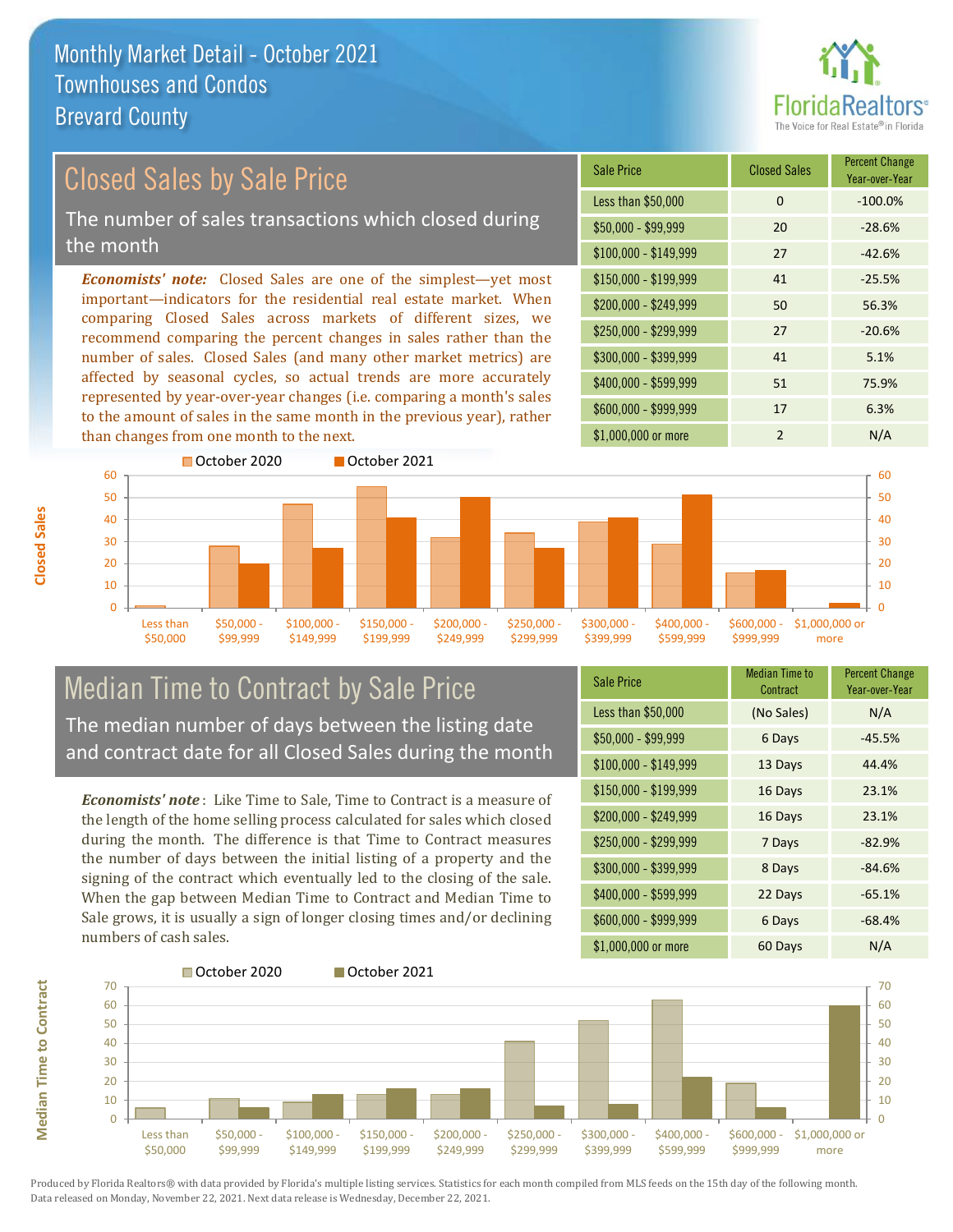

# New Listings by Initial Listing Price

The number of properties put onto the market during the month

*Economists' note:* New Listings tend to rise in delayed response to increasing prices, so they are often seen as a lagging indicator of market health. As prices rise, potential sellers raise their estimations of value—and in the most recent cycle, rising prices have freed up many potential sellers who were previously underwater on their mortgages. Note that in our calculations, we take care to not include properties that were recently taken off the market and quickly relisted, since these are not really *new* listings.





### Inventory by Current Listing Price The number of property listings active at the end of the month

*Economists' note* : There are a number of ways to define and calculate Inventory. Our method is to simply count the number of active listings on the last day of the month, and hold this number to compare with the same month the following year. Inventory rises when New Listings are outpacing the number of listings that go off-market (regardless of whether they actually sell). Likewise, it falls when New Listings aren't keeping up with the rate at which homes are going off-market.

| <b>Current Listing Price</b> | Inventory | <b>Percent Change</b><br>Year-over-Year |
|------------------------------|-----------|-----------------------------------------|
| Less than \$50,000           | $\Omega$  | N/A                                     |
| $$50,000 - $99,999$          | 10        | $-67.7%$                                |
| $$100,000 - $149,999$        | 36        | $-49.3%$                                |
| $$150,000 - $199,999$        | 36        | $-37.9%$                                |
| \$200,000 - \$249,999        | 30        | $-33.3%$                                |
| \$250,000 - \$299,999        | 29        | $-50.8%$                                |
| \$300,000 - \$399,999        | 51        | $-62.8%$                                |
| \$400,000 - \$599,999        | 78        | $-13.3%$                                |
| \$600,000 - \$999,999        | 77        | 83.3%                                   |
| \$1,000,000 or more          | 33        | 6.5%                                    |



Produced by Florida Realtors® with data provided by Florida's multiple listing services. Statistics for each month compiled from MLS feeds on the 15th day of the following month. Data released on Monday, November 22, 2021. Next data release is Wednesday, December 22, 2021.

**Inventory**